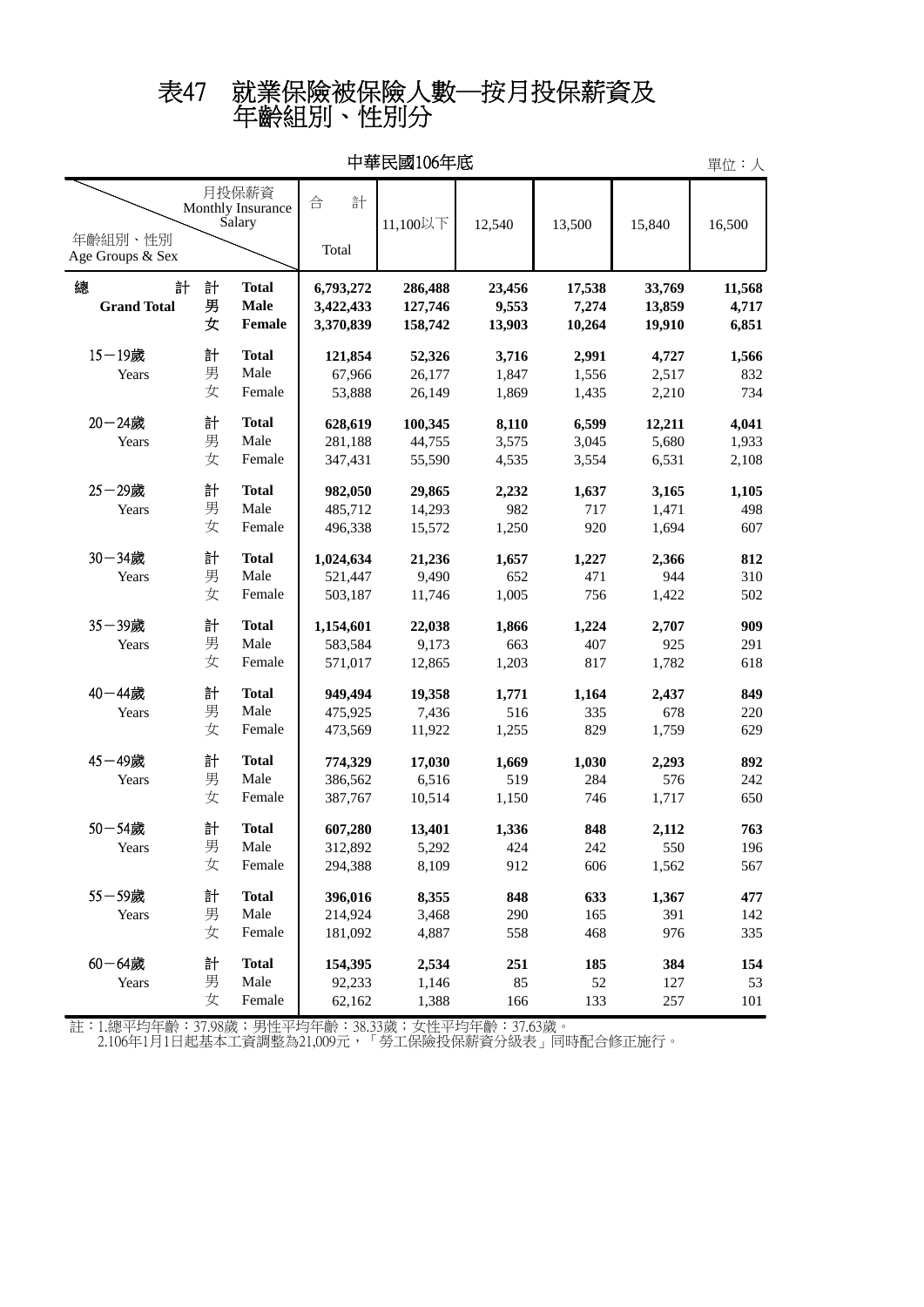|        | <b>End of 2017</b> |        |        |           |         |         |         |  |  |  |
|--------|--------------------|--------|--------|-----------|---------|---------|---------|--|--|--|
| 17,280 | 17,880             | 19,047 | 20,008 | 21,009    | 21,900  | 22,800  | 24,000  |  |  |  |
| 8,903  | 7,240              | 13,069 | 10,892 | 1,070,366 | 118,769 | 195,480 | 270,661 |  |  |  |
| 3,739  | 2,887              | 5,248  | 4,487  | 478,497   | 44,230  | 72,606  | 103,685 |  |  |  |
| 5,164  | 4,353              | 7,821  | 6,405  | 591,869   | 74,539  | 122,874 | 166,976 |  |  |  |
| 1,133  | 894                | 1,453  | 1,025  | 28,257    | 3,346   | 4,633   | 5,094   |  |  |  |
| 594    | 512                | 825    | 541    | 17,522    | 1,875   | 2,842   | 3,139   |  |  |  |
| 539    | 382                | 628    | 484    | 10,735    | 1,471   | 1,791   | 1,955   |  |  |  |
|        |                    |        |        |           |         |         |         |  |  |  |
| 3,307  | 2,502              | 4,647  | 3,694  | 146,607   | 17,744  | 30,255  | 41,687  |  |  |  |
| 1,658  | 1,200              | 2,176  | 1,750  | 71,745    | 7,694   | 13,054  | 17,481  |  |  |  |
| 1,649  | 1,302              | 2,471  | 1,944  | 74,862    | 10,050  | 17,201  | 24,206  |  |  |  |
| 825    | 679                | 1,350  | 1,300  | 172,851   | 18,615  | 32,990  | 48,675  |  |  |  |
| 384    | 294                | 606    | 594    | 84,871    | 7,935   | 13,749  | 20,891  |  |  |  |
| 441    | 385                | 744    | 706    | 87,980    | 10,680  | 19,241  | 27,784  |  |  |  |
| 683    | 509                | 983    | 960    | 157,073   | 16,807  | 28,316  | 39,855  |  |  |  |
| 278    | 183                | 392    | 387    | 72,317    | 6,350   | 10,626  | 15,760  |  |  |  |
| 405    | 326                | 591    | 573    | 84,756    | 10,457  | 17,690  | 24,095  |  |  |  |
| 695    | 577                | 1,079  | 960    | 168,061   | 17,895  | 29,205  | 39,928  |  |  |  |
| 235    | 177                | 334    | 344    | 71,507    | 5,961   | 9,733   | 14,008  |  |  |  |
| 460    | 400                | 745    | 616    | 96,554    | 11,934  | 19,472  | 25,920  |  |  |  |
| 681    | 588                | 968    | 833    | 137,075   | 14,689  | 23,005  | 30,928  |  |  |  |
| 196    | 158                | 259    | 232    | 54,349    | 4,553   | 7,114   | 10,113  |  |  |  |
| 485    | 430                | 709    | 601    | 82,726    | 10,136  | 15,891  | 20,815  |  |  |  |
| 602    | 581                | 986    | 801    | 115,148   | 12,389  | 19,190  | 26,084  |  |  |  |
| 141    | 148                | 240    | 222    | 44,925    | 3,830   | 6,100   | 8,567   |  |  |  |
| 461    | 433                | 746    | 579    | 70,223    | 8,559   | 13,090  | 17,517  |  |  |  |
| 537    | 463                | 849    | 719    | 84,709    | 9,567   | 15,309  | 21,247  |  |  |  |
| 144    | 110                | 228    | 221    | 34,888    | 3,277   | 5,049   | 7,364   |  |  |  |
| 393    | 353                | 621    | 498    | 49,821    | 6,290   | 10,260  | 13,883  |  |  |  |
| 350    | 349                | 576    | 466    | 46,666    | 5,911   | 9,452   | 13,072  |  |  |  |
| 86     | 80                 | 150    | 152    | 20,387    | 2,104   | 3,240   | 4,832   |  |  |  |
| 264    | 269                | 426    | 314    | 26,279    | 3,807   | 6,212   | 8,240   |  |  |  |
| 90     | 98                 | 178    | 134    | 13,919    | 1,806   | 3,125   | 4,091   |  |  |  |
| 23     | $25\,$             | 38     | 44     | 5,986     | 651     | 1,099   | 1,530   |  |  |  |
| 67     | 73                 | 140    | 90     | 7,933     | 1,155   | 2,026   | 2,561   |  |  |  |
|        |                    |        |        |           |         |         |         |  |  |  |

## **Age and Sex Table 47 Number of Insured Persons, by Monthly Insurance Salary,**

 37.63 years old. Note: 1.Total average age is 37.98 years old. The average age of male is 38.33 years old. The average age of female is

 came into effect simultaneously. 2. The basic wage was adjusted to NT \$ 21,009 per month from Jan.1,2017, the "Table of Grades of Insurance Salary"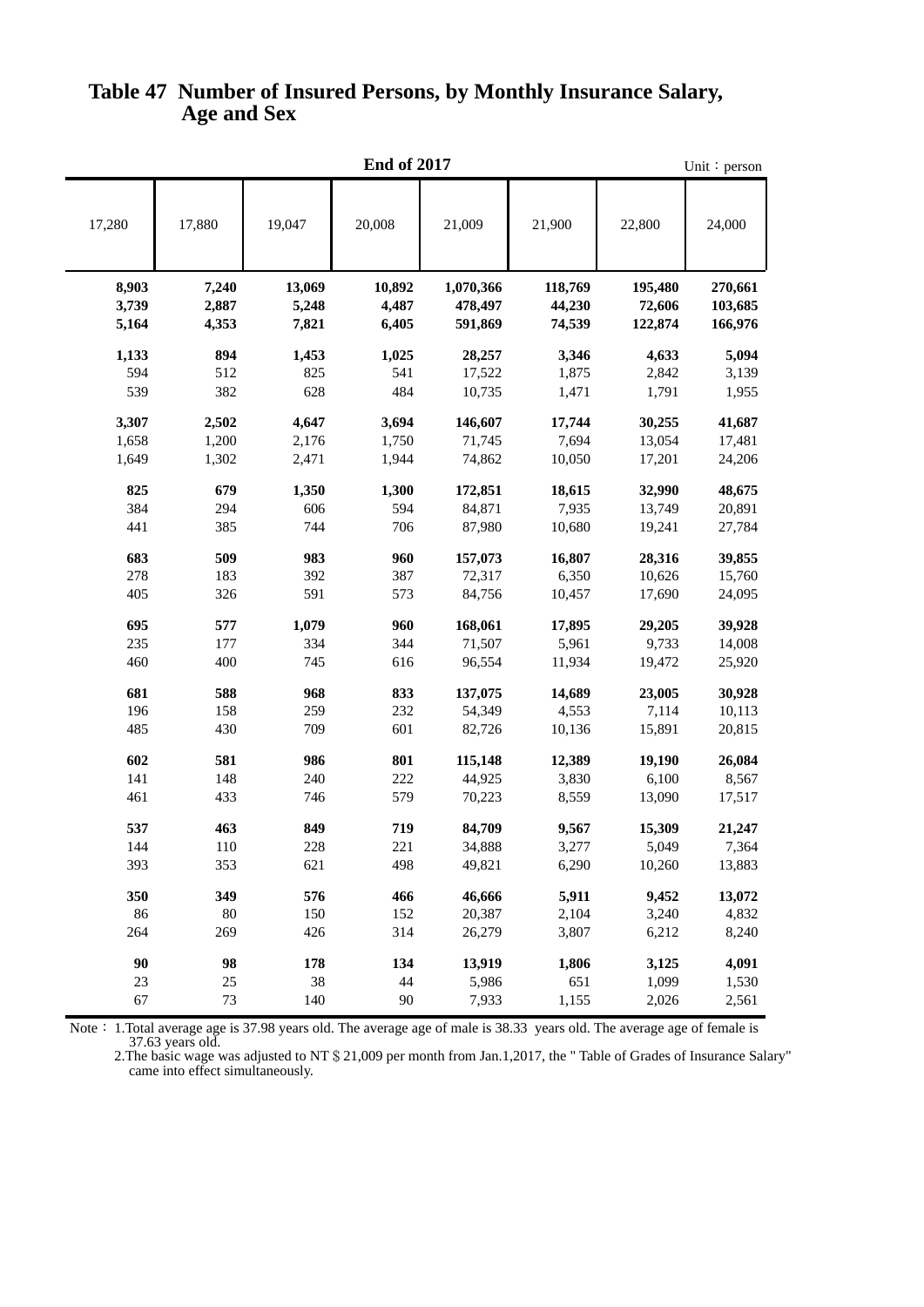## 年齡組別、性別分(續) 表47 就業保險被保險人數─按月投保薪資及

| 中華民國106年底                                                           |             |                                              |                              |                              |                              |                              |                               |                              |
|---------------------------------------------------------------------|-------------|----------------------------------------------|------------------------------|------------------------------|------------------------------|------------------------------|-------------------------------|------------------------------|
| 月投保薪資<br>Monthly<br>Insurance Salary<br>年齡組別、性別<br>Age Groups & Sex |             |                                              | 25,200                       | 26,400                       | 27,600                       | 28,800                       | 30,300                        | 31,800                       |
| 總<br>計<br><b>Grand Total</b>                                        | 計<br>男<br>女 | <b>Total</b><br><b>Male</b><br><b>Female</b> | 234,258<br>93,977<br>140,281 | 186,758<br>74,028<br>112,730 | 180,641<br>73,811<br>106,830 | 215,349<br>92,781<br>122,568 | 298,272<br>138,131<br>160,141 | 203,136<br>89,731<br>113,405 |
| $15 - 19$ 歲                                                         | 計           | <b>Total</b>                                 | 3,170                        | 2,118                        | 1,469                        | 1,249                        | 996                           | 483                          |
| Years                                                               | 男           | Male                                         | 2,064                        | 1,352                        | 981                          | 841                          | 713                           | 345                          |
|                                                                     | 女           | Female                                       | 1,106                        | 766                          | 488                          | 408                          | 283                           | 138                          |
| $20 - 24$ 歲                                                         | 計           | <b>Total</b>                                 | 33,224                       | 27,033                       | 23,137                       | 27,374                       | 29,734                        | 16,386                       |
| Years                                                               | 男           | Male                                         | 14,181                       | 11,584                       | 10,313                       | 11,663                       | 13,278                        | 7,072                        |
|                                                                     | 女           | Female                                       | 19,043                       | 15,449                       | 12,824                       | 15,711                       | 16,456                        | 9,314                        |
| 25-29歲                                                              | 計           | <b>Total</b>                                 | 44,057                       | 37,470                       | 37,403                       | 45,005                       | 60,383                        | 38,412                       |
| Years                                                               | 男           | Male                                         | 19,116                       | 16,409                       | 16,788                       | 21,057                       | 29,123                        | 18,144                       |
|                                                                     | 女           | Female                                       | 24,941                       | 21,061                       | 20,615                       | 23,948                       | 31,260                        | 20,268                       |
| $30 - 34$ 歲                                                         | 計           | <b>Total</b>                                 | 35,484                       | 29,150                       | 29,502                       | 35,751                       | 51,639                        | 35,102                       |
| Years                                                               | 男           | Male                                         | 14,835                       | 11,736                       | 12,396                       | 16,180                       | 24,477                        | 16,377                       |
|                                                                     | 女           | Female                                       | 20,649                       | 17,414                       | 17,106                       | 19,571                       | 27,162                        | 18,725                       |
| 35-39歲                                                              | 計           | <b>Total</b>                                 | 35,516                       | 28,036                       | 27,895                       | 33,668                       | 48,214                        | 33,182                       |
| Years                                                               | 男           | Male                                         | 13,552                       | 10,540                       | 10,872                       | 14,245                       | 22,177                        | 14,749                       |
|                                                                     | 女           | Female                                       | 21,964                       | 17,496                       | 17,023                       | 19,423                       | 26,037                        | 18,433                       |
| 40-44歲                                                              | 計           | <b>Total</b>                                 | 27,372                       | 20,930                       | 20,353                       | 24,335                       | 35,381                        | 24,239                       |
| Years                                                               | 男           | Male                                         | 9,572                        | 7,093                        | 7,118                        | 9,364                        | 15,801                        | 9,977                        |
|                                                                     | 女           | Female                                       | 17,800                       | 13,837                       | 13,235                       | 14,971                       | 19,580                        | 14,262                       |
| 45-49歲                                                              | 計           | <b>Total</b>                                 | 22,654                       | 16,841                       | 16,473                       | 19,853                       | 29,205                        | 19,913                       |
| Years                                                               | 男           | Male                                         | 7,888                        | 5,791                        | 5,873                        | 7,609                        | 12,897                        | 8,224                        |
|                                                                     | 女           | Female                                       | 14,766                       | 11,050                       | 10,600                       | 12,244                       | 16,308                        | 11,689                       |
| $50 - 54$ 歲                                                         | 計           | <b>Total</b>                                 | 18,439                       | 13,832                       | 13,227                       | 15,716                       | 23,751                        | 17,371                       |
| Years                                                               | 男           | Male                                         | 6,930                        | 5,128                        | 4,931                        | 6,463                        | 10,860                        | 7,363                        |
|                                                                     | 女           | Female                                       | 11,509                       | 8,704                        | 8,296                        | 9,253                        | 12,891                        | 10,008                       |
| 55-59歲                                                              | 計           | <b>Total</b>                                 | 10,914                       | 8,649                        | 8,554                        | 9,579                        | 14,576                        | 12,465                       |
| Years                                                               | 男           | Male                                         | 4,405                        | 3,295                        | 3,429                        | 4,135                        | 6,755                         | 5,343                        |
|                                                                     | 女           | Female                                       | 6,509                        | 5,354                        | 5,125                        | 5,444                        | 7,821                         | 7,122                        |
| $60 - 64$ 歲                                                         | 計           | <b>Total</b>                                 | 3,428                        | 2,699                        | 2,628                        | 2,819                        | 4,393                         | 5,583                        |
| Years                                                               | 男           | Male                                         | 1,434                        | 1,100                        | 1,110                        | 1,224                        | 2,050                         | 2,137                        |
|                                                                     | 女           | Female                                       | 1,994                        | 1,599                        | 1,518                        | 1,595                        | 2,343                         | 3,446                        |